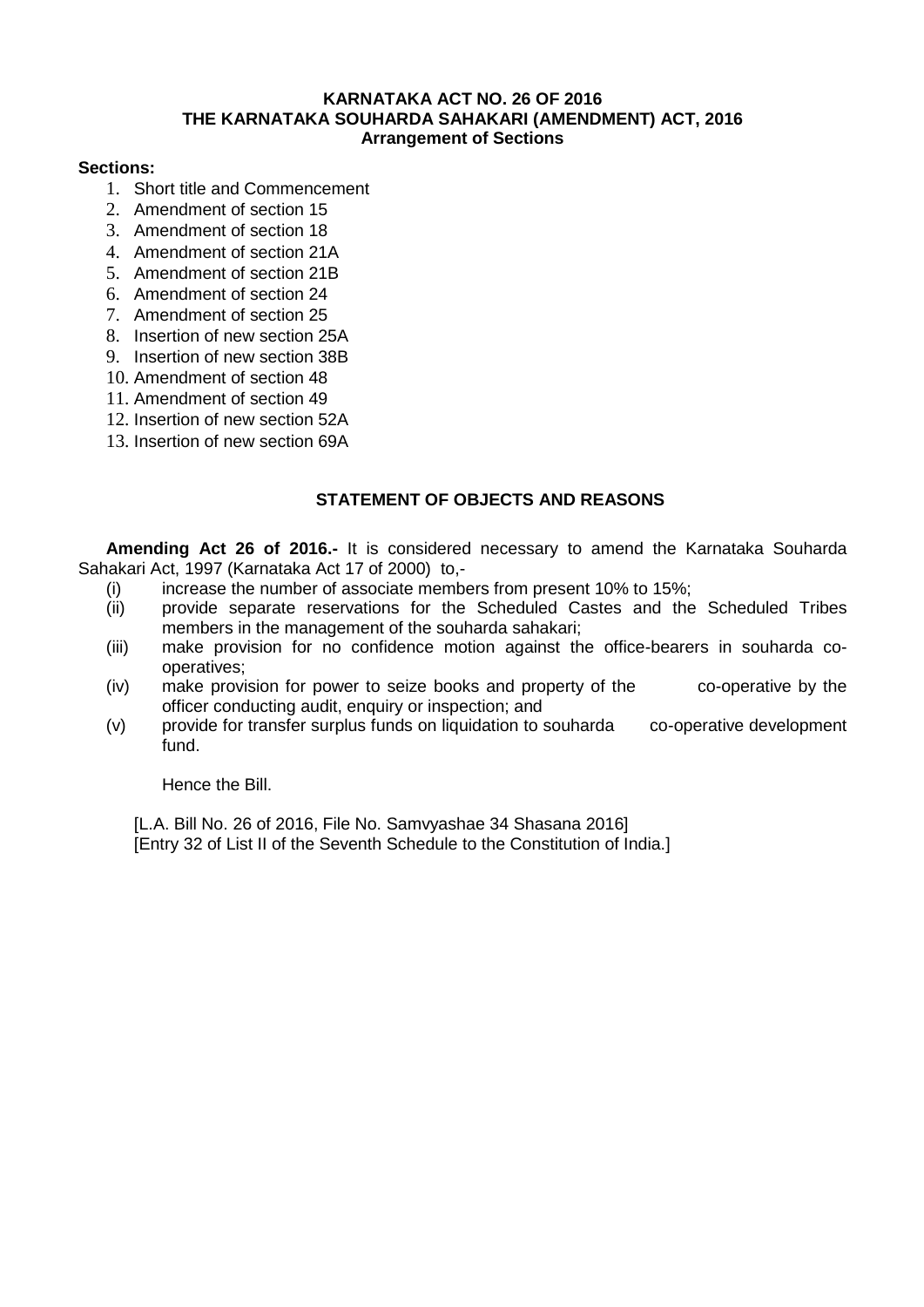#### **KARNATAKA ACT NO. 26 OF 2016**

(First Published in the Karnataka Gazette Extra-ordinary on the First day of August, 2016)

### **THE KARNATAKA SOUHARDA SAHAKARI (AMENDMENT) ACT, 2016**

(Received the assent of the Governor on the Twenty ninth day of July, 2016)

An Act further to amend the Karnataka Souharda Sahakari Act, 1997.

Whereas, it is expedient further to amend the Karnataka Souharda Sahakari Act, 1997 (Karnataka Act 17 of 2000);

Be it enacted by the Karnataka State legislature in the sixty seventh year of the republic of India, as follows:-

**1. Short title and Commencement.-** (1) This Act may be called the Karnataka Souharda Sahakari (Amendment) Act, 2016.

(2) It shall come into force on such date as the State Government may by notification in the Official Gazette appoint.

**2. Amendment of section 15.-** In the Karnataka Souharda Sahakari Act, 1997 (Karnataka Act 17 of 2000) (hereinafter referred to as the principal Act) in section 15, in sub-section (1), after the proviso, the following shall be inserted, namely:-

"Provided further that, subject to such rules as may be prescribed, no co-operative shall promote or invest in subsidiary organizations without prior approval of the registrar."

**3. Amendment of section 18.-** In section 18 of the principal Act, for clause (a), the following shall be substituted, namely:-

"(a) in any of the securities approved by the Government; or"

**4. Amendment of section 21A.-** In section 21A of the principal Act, sub-section (1), after clause(b), the following shall be inserted, namely:-

"(c) or a recognized self-help group which do not have Government aid" shall be inserted.

**5. Amendment of section 21B**.- In section 21B of the principal Act, in sub-section (1), for the proviso, the following shall be substituted, namely:-

"Provided that other than employees co-operatives number of associate members shall not exceed fifteen percent of the total members."

**6. Amendment of section 24.-** In section 24 of the Principal Act,-

(i) for the word "eleven" the word "thirteen" shall be substituted;

(ii) for sub-section (1), the following shall be substituted, namely:-

"(1) in case of a primary co-operative and a secondary co-operative whose area of operation extends to,-

(a) a part of taluk, thirteen members;

- (b) whole of taluk, fifteen members;
- (c) beyond a taluk, seventeen members;
- (d) in the case of a union co-operative, nineteen members
- (e) in the case of an apex co-operative including the federal co operative, twenty one members.

Provided that one seat shall be reserved in favour of members belonging to the scheduled castes and one seat for the members belonging to the scheduled tribes, two seats shall be reserved in favour of women members and two seats shall be reserved in favour of members belonging to backward classes as may be notified by the State Government, on the board of every co-operative consisting of individuals as members and having members from such class or category of persons.

Provided further that every co-operative shall co-opt persons having experience in the field of banking, management, finance or specialization in any other field relating to the objects and activities undertaken by the co-operative, as members of the board of such co-operative and such co-opted members shall not have the right to vote in any election of the co-operative in their capacity as such member or to be eligible to be elected as office bearers of the board.

Provided also that the number of such co-opted members shall not exceed two in addition to twenty one directors specified in sub-section (1).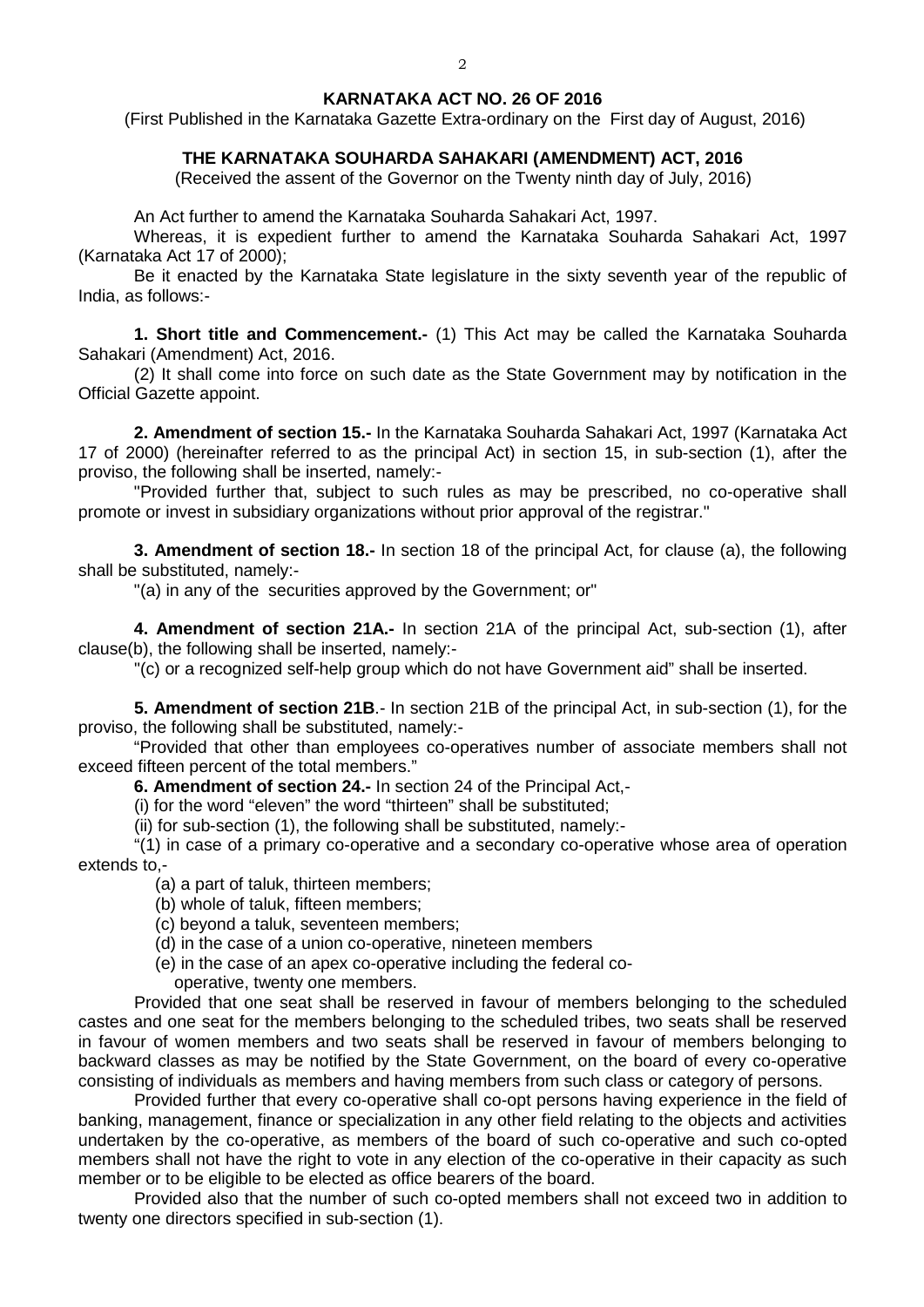Provided also that not more than three functional directors if necessary of a cooperative shall also be the members of the board and such members shall be excluded for the purpose of counting the total number of directors specified in the sub-section (1)."

**7. Amendment of section 25.-** In section 25 of the principal Act, in sub-section (2) after clause (c) the following shall be inserted, namely:-

"(d) have violated the order or direction of the Federal Cooperative or violated any order of quasi-judicial authority or court;

(e) have opened branches without prior approval of the Federal Cooperative."

**8. Insertion of new section 25A.-** After section 25 of the principal Act, the following shall be inserted, namely:-

**"25A. Motion of no-confidence against office-bearer:** (1) A motion of no-confidence against an office bearer may be moved only after two years of his assumption of office. In case, the motion of no-confidence is once defeated, a fresh motion shall not be introduced within one year thereafter. No motion of no-confidence shall be moved unless there is a request from not less than one-third of the elected members of the Board of a co-operative concerned.

(2) An office bearer of a co-operative shall be deemed to have vacated his office forthwith, if a resolution expressing want of confidence in him is passed by a majority of two third of the total number of elected directors of a co-operative at a meeting specially convened for the purpose.

(3) The procedure for no-confidence motion shall be such as may be prescribed."

**9. Insertion of new section 38B.-** After section 38A of the Principal Act, the following shall be inserted, namely:-

"**38B. Power to seize books and property.-** If any officer or person conducting audit under section 33, inquiry under section 35, or inspection, has reason to believe that any books or other property of the co-operative have tampered with or are likely to be tampered with, if left with the cooperative with a view to eliminate or efface or change or manipulate any evidence which may be deemed necessary by such officer or person in connection with the proof of any defect or irregularities noticed by him during the course of audit, inquiry or inspection, the Registrar by issuing a special order empower such officer to seize and impound such books or property in such manner and for such period as may be prescribed."

**10. Amendment of section 48.-** In section 48 of the Principal Act, in sub-section (2), in the hanging paragraph, after the words "he may suo moto" the words "or on the recommendation of the federal co-operative." shall be inserted.

**11. Amendment of section 49.-** In section 49 of the Principal Act, in sub-section (1) after the words "creditor of co-operative" the following shall be inserted, namely:-

"the Liquidator, as so appointed, shall take the charge and enlist the asset and liabilities of the co-operative and obtain approval for the priority list from the Registrar and shall commence the liquidation process after such approval only."

**12. Insertion of new section 52A.-** After section 52 of the Principal Act, the following shall be inserted, namely:-

"**52A Transfer of surplus funds, deposits and assets.-** After completion of the liquidation process, if any surplus funds, deposits, movable or immovable assets remains, such funds or assets shall be transferred to the souharda co-operatives development fund with the approval of the Registrar. The establishment, custody, management and utilisation of such fund shall be such as may be prescribed."

**13. Insertion of new section 69A.-** After section 69 of the Principal Act, the following shall be inserted, namely:-

**"69A. Complaint regarding offences**:- No complaint regarding offences under section 68 shall be instituted unless it is approved by the Registrar.

Provided that no approval of the Registrar shall be necessary for filing criminal complaint against the delinquents for alleged misappropriation or embezzlement of funds of a co-operative